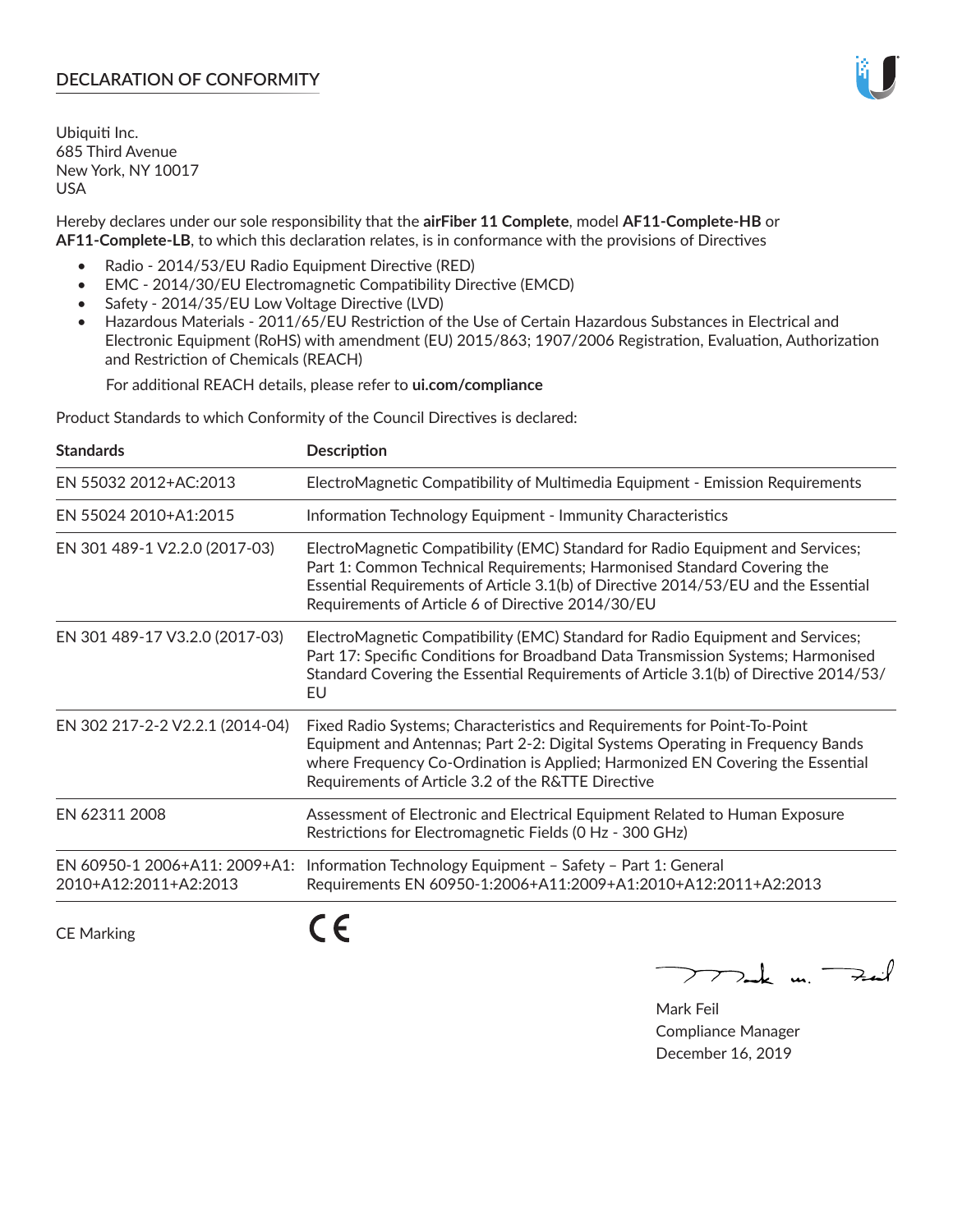# **DECLARATION OF CONFORMITY**



# **български** [Bulgarian]

С настоящото Ubiquiti декларира, че това устройство AF11-Complete-HB/AF11-Complete-LB е в съответствие със съществените изисквания и други приложими разпоредби на Директиви 2014/53/EC, 2014/30/ЕС, 2014/35/ЕС.

## **Hrvatski** [Croatian]

Ubiquiti ovim putem izjavljuje da je ovaj uređaj AF11-Complete-HB/AF11-Complete-LB sukladan osnovnim zahtjevima i ostalim bitnim odredbama Direktiva 2014/53/EU, 2014/30/EU, 2014/35/EU.

# **Čeština** [Czech]

Ubiquiti tímto prohlašuje, že toto AF11-Complete-HB/AF11-Complete-LB zařízení, je ve shodě se základními požadavky a dalšími příslušnými ustanoveními směrnic 2014/53/EU, 2014/30/EU, 2014/35/EU.

## **Dansk** [Danish]

Hermed, Ubiquiti, erklærer at denne AF11-Complete-HB/AF11-Complete-LB enhed, er i overensstemmelse med de væsentlige krav og øvrige relevante krav i direktiver 2014/53/EU, 2014/30/EU, 2014/35/EU.

## **Nederlands** [Dutch]

Hierbij verklaart Ubiquiti, dat deze AF11-Complete-HB/AF11-Complete-LB apparaat, in overeenstemming is met de essentiële eisen en de andere relevante bepalingen van richtlijnen 2014/53/EU, 2014/30/EU, 2014/35/EU.

### **English**

Hereby, Ubiquiti, declares that this AF11-Complete-HB/AF11-Complete-LB device, is in compliance with the essential requirements and other relevant provisions of Directives 2014/53/EU, 2014/30/EU, 2014/35/EU.

## **Eesti keel** [Estonian]

Käesolevaga Ubiquiti kinnitab, et antud AF11-Complete-HB/AF11-Complete-LB seade, on vastavus olulistele nõuetele ja teistele asjakohastele sätetele direktiivide 2014/53/EL, 2014/30/EL, 2014/35/EL.

# **Suomi** [Finnish]

Täten Ubiquiti vakuuttaa, että tämä AF11-Complete-HB/AF11-Complete-LB laite, on yhdenmukainen olennaisten vaatimusten ja muiden sitä koskevien direktiivien 2014/53/EU, 2014/30/EU, 2014/35/EU.

### **Français** [French]

Par la présente Ubiquiti déclare que l'appareil AF11-Complete-HB/AF11-Complete-LB, est conforme aux exigences essentielles et aux autres dispositions pertinentes des directives 2014/53/UE, 2014/30/UE, 2014/35/UE.

# **Deutsch** [German]

Hiermit erklärt Ubiquiti, dass sich dieses AF11-Complete-HB/AF11-Complete-LB Gerät, in Übereinstimmung mit den grundlegenden Anforderungen und den anderen relevanten Vorschriften der Richtlinien 2014/53/EU, 2014/30/EU, 2014/35/EU befindet.

### **Ελληνικά** [Greek]

Δια του παρόντος, Ubiquiti, δηλώνει ότι αυτή η συσκευή AF11-Complete-HB/AF11-Complete-LB, είναι σε συμμόρφωση με τις βασικές απαιτήσεις και τις λοιπές σχετικές διατάξεις των οδηγιών 2014/53/EE, 2014/30/EE, 2014/35/EE.

### **Magyar** [Hungarian]

Ezennel Ubiquiti kijelenti, hogy ez a AF11-Complete-HB/AF11-Complete-LB készülék megfelel az alapvető követelményeknek és más vonatkozó 2014/53/EU, 2014/30/EU, 2014/35/EU irányelvek rendelkezéseit.

# **Íslenska** [Icelandic]

Hér, Ubiquiti, því yfir að þetta AF11-Complete-HB/AF11-Complete-LB tæki er í samræmi við grunnkröfur og önnur viðeigandi ákvæði tilskipana 2014/53/ESB, 2014/30/ESB, 2014/35/ESB.